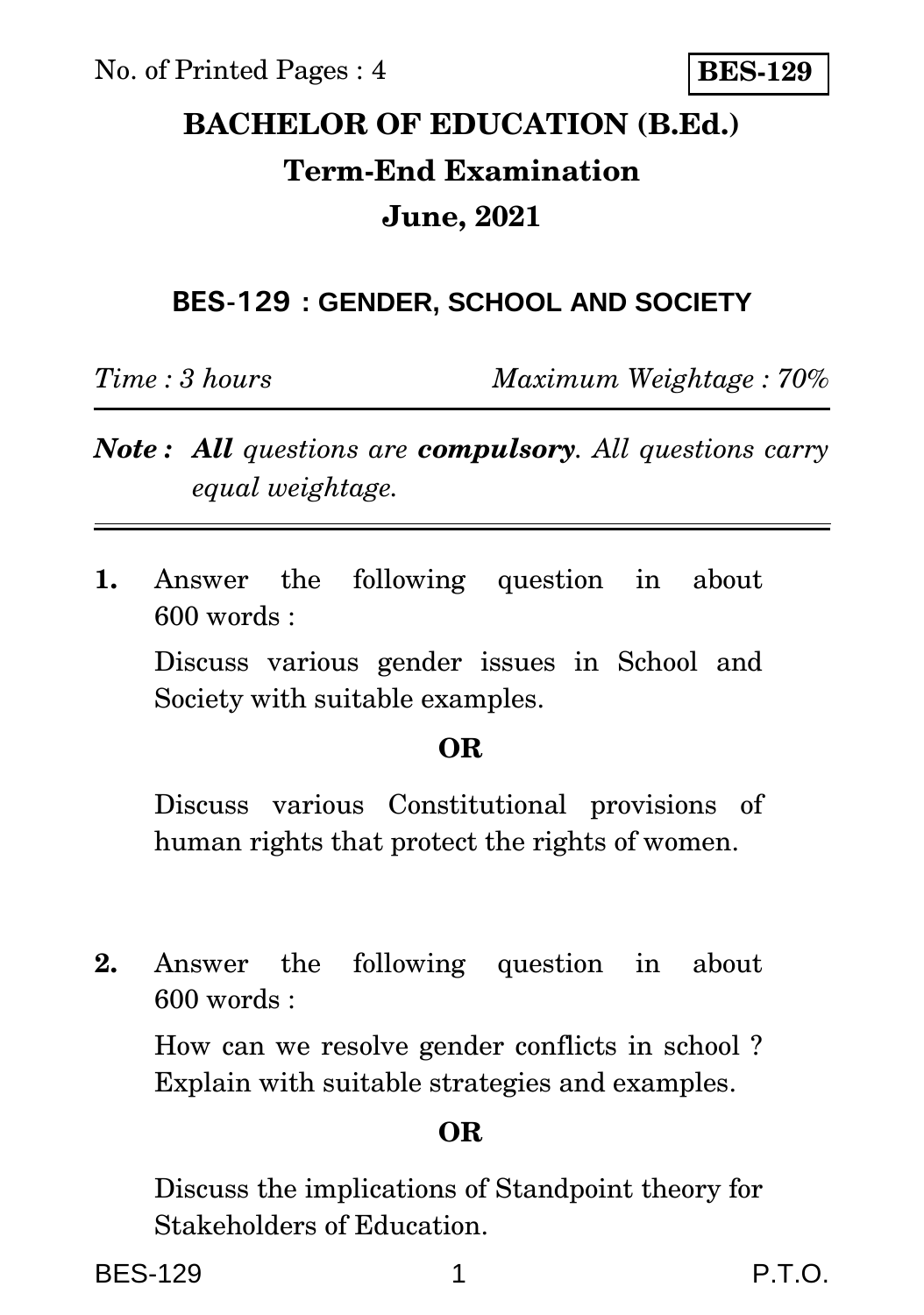- **3.** Answer any *four* of the following questions in about 150 words each :
	- (a) What do you mean by Gender Equality ? How is it different from Gender Equity ?
	- (b) Define Gender Relations.
	- (c) Enlist various reasons for under-reporting of crimes against women.
	- (d) What do you mean by gender auditing of classroom transaction ? Explain with suitable examples.
	- (e) Discuss various basic concepts of gender.
	- (f) ''Textbooks should be gender neutral.'' Comment on this statement.
- **4.** Answer the following question in about 600 words :

What measures would you take to resolve gender issues in school and society ? Discuss with suitable suggestions.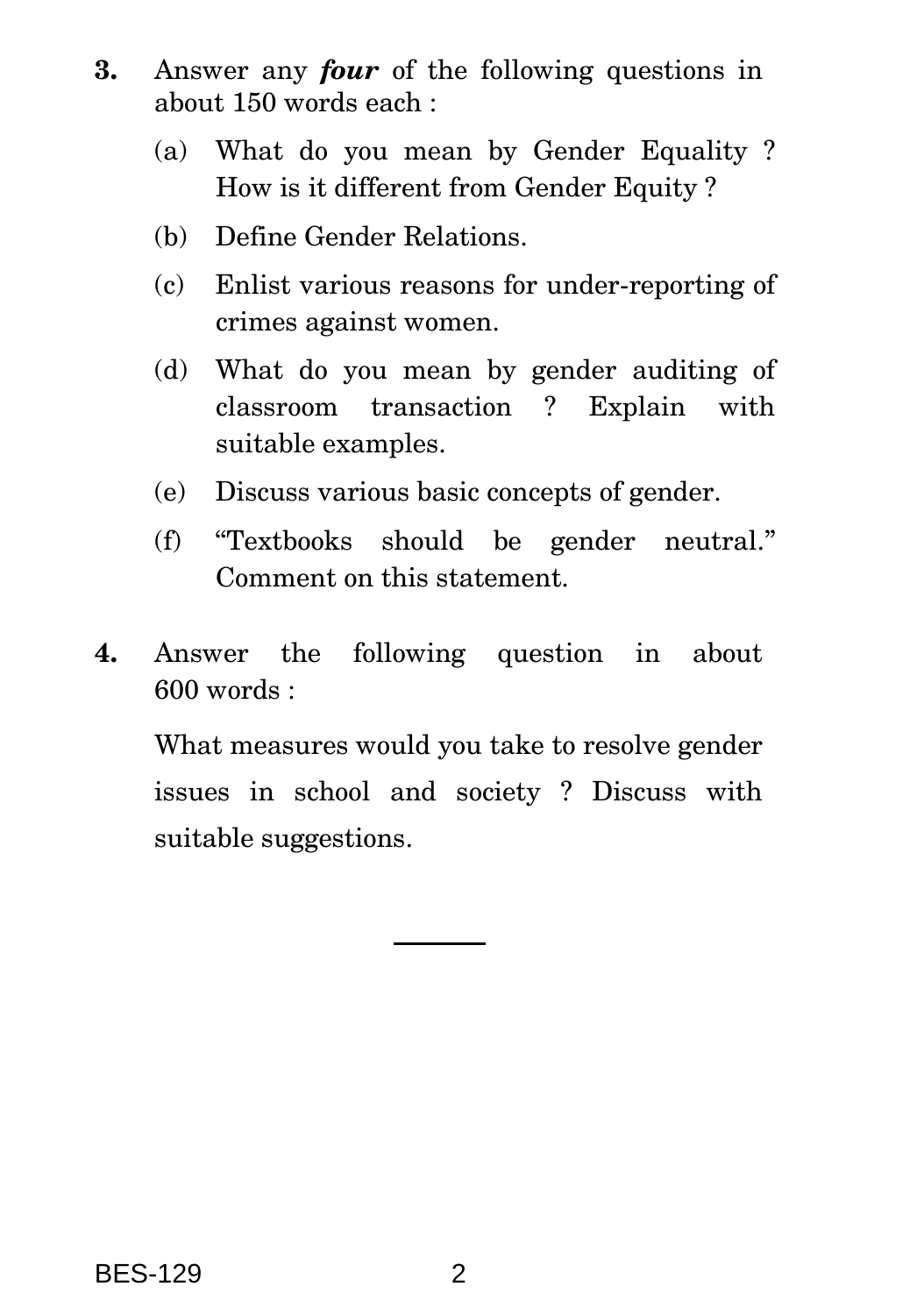### बी.ई.एस.- 129

# शिक्षा में स्नातक (बी.एड.) सत्रांत परीक्षा जून, 2021

### बी.ई.एस.-129 : जेन्डर, विद्यालय एवं समाज

समय : 3 घण्टे

अधिकतम भारिता · 70%

नोट : सभी प्रश्न अनिवार्य हैं । सभी प्रश्नों की भारिता समान है ।

निम्नलिखित प्रश्न का उत्तर लगभग 600 शब्दों में दीजिए : 1. विद्यालय एवं समाज में विविध लैंगिक मुद्दों की चर्चा उचित उदाहरणों सहित कीजिए ।

#### अथवा

मानव अधिकारों के उन विभिन्न संवैधानिक प्रावधानों की चर्चा कीजिए जो महिला अधिकारों को संरक्षित करते हैं।

निम्नलिखित प्रश्न का उत्तर लगभग 600 शब्दों में दीजिए :  $2.$ विद्यालय में लिंग द्वन्द्वों का निराकरण आप कैसे करेंगे ? उचित यक्तियों तथा उदाहरणों द्वारा व्याख्या कीजिए ।

#### अथवा

शिक्षा के भागीदारों के लिए दृष्टिकोण सिद्धान्त (Standpoint theory) की उपादेयताओं (निहितार्थों) की चर्चा कीजिए ।

P.T.O.